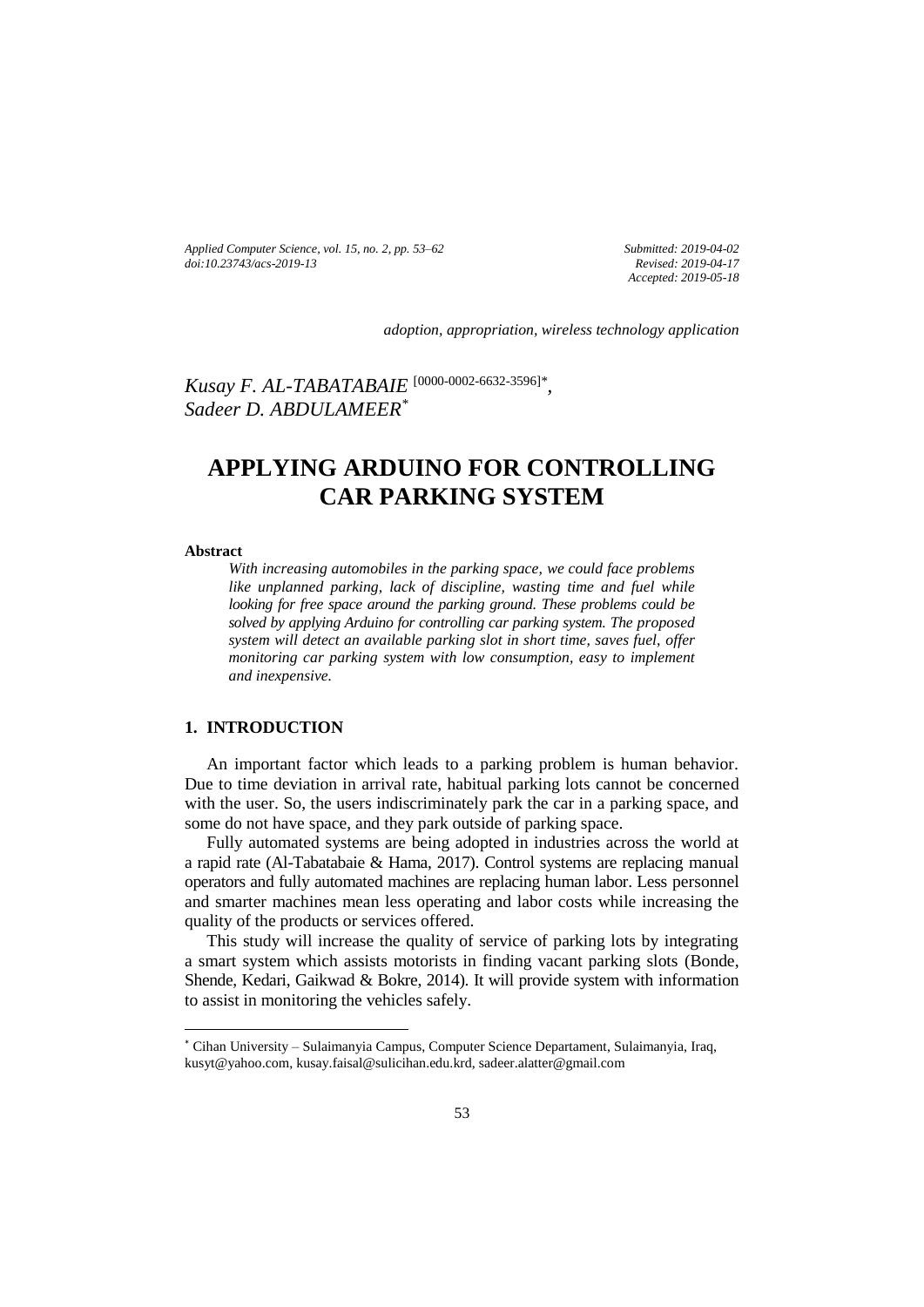Arduino will be used as a controller to the system, Arduino is an open-source prototyping platform based on easy-to-use hardware and software (Official Arduino website), support allows external USB hardware (an Android USB accessory) to cooperate with an Android-powered device in a special accessory mode. When an Android-powered device is in accessory mode, the connected accessory acts as the USB host (powers the bus and enumerates devices) and the Android-powered device acts in the USB accessory role. The accessory mode is ultimately dependent on the device's hardware and not all devices support accessory mode (Official Arduino website).

Recently there are a number of researches have been done for car parking using Arduino with different ideas like using Internet of things (IOT) technology [\(Ghosh,](https://www.researchgate.net/profile/Samit_Ghosh6?_sg=Cj4tz5xnmTmqU7VA9CkE6kBMgMAr9YzRJuXs05p4HiVBTGCFIbKV0Q2-yNbLeZx7gsA59EQ.M0xv4a5WWLBzO0FPCNpzJG7xD77u1i_gvvoJFD98M1TZkjfRwJ8DfkvZI9j3X0wnymKS4e6ipAO7Ta4Ep223UA) [Prusty](https://www.researchgate.net/profile/Sankata_Prusty2?_sg=Cj4tz5xnmTmqU7VA9CkE6kBMgMAr9YzRJuXs05p4HiVBTGCFIbKV0Q2-yNbLeZx7gsA59EQ.M0xv4a5WWLBzO0FPCNpzJG7xD77u1i_gvvoJFD98M1TZkjfRwJ8DfkvZI9j3X0wnymKS4e6ipAO7Ta4Ep223UA) & [Natarajan,](https://www.researchgate.net/profile/P_B_Natarajan?_sg=Cj4tz5xnmTmqU7VA9CkE6kBMgMAr9YzRJuXs05p4HiVBTGCFIbKV0Q2-yNbLeZx7gsA59EQ.M0xv4a5WWLBzO0FPCNpzJG7xD77u1i_gvvoJFD98M1TZkjfRwJ8DfkvZI9j3X0wnymKS4e6ipAO7Ta4Ep223UA) 2018; Kadhim, 2018; Yuvaraju & Monika, 2017), some researchers used fuzzy design (Ganesh, Deepak, Naveen & Raghu, 2014; Rashid, Rahman, Islam, Alwahedy & Abdullahi, 2019; [Syam,](https://www.researchgate.net/profile/Rafiuddin_Syam?_sg=wJQY6SN5QV3wWLk0O0xZUCTYAWGL33yi5TcSZzrcOZHAI3BvIjTVRlIsEAX3JXwol9K6suA.hdN1H7LYALwrAKK0gEFEBY25dWemx8GlljR7RF6po3v5-rm9m-x5PiqucUpN5e3gZ5u8NlOfvT86WB6Njj9ZaA) [Piarah](https://www.researchgate.net/profile/Wahyu_Piarah?_sg=wJQY6SN5QV3wWLk0O0xZUCTYAWGL33yi5TcSZzrcOZHAI3BvIjTVRlIsEAX3JXwol9K6suA.hdN1H7LYALwrAKK0gEFEBY25dWemx8GlljR7RF6po3v5-rm9m-x5PiqucUpN5e3gZ5u8NlOfvT86WB6Njj9ZaA) & [Jaelani,](https://www.researchgate.net/scientific-contributions/2124572430_Budi_Jaelani?_sg=wJQY6SN5QV3wWLk0O0xZUCTYAWGL33yi5TcSZzrcOZHAI3BvIjTVRlIsEAX3JXwol9K6suA.hdN1H7LYALwrAKK0gEFEBY25dWemx8GlljR7RF6po3v5-rm9m-x5PiqucUpN5e3gZ5u8NlOfvT86WB6Njj9ZaA) 2015), and some researchers used image processing [\(Al-Kharusi](https://www.researchgate.net/scientific-contributions/2070996932_Hilal_Al-Kharusi?_sg=9b4NKXBxescq70maAxR8XoxU2GF5U4zOvcLrsxNp9-sXmxtRJ6IL1Bm0UMLU5iXEkRXmebQ.jeqeaFjo50M0BGCbIqQIX0CjUcx9q8wMo2H26v4WHDbT8OQUywbDzmZtO3ybQMy5lm2pv56091o_lfF-oiCUnA) & [Al-Bahadly,](https://www.researchgate.net/profile/Ibrahim_Al-Bahadly?_sg=9b4NKXBxescq70maAxR8XoxU2GF5U4zOvcLrsxNp9-sXmxtRJ6IL1Bm0UMLU5iXEkRXmebQ.jeqeaFjo50M0BGCbIqQIX0CjUcx9q8wMo2H26v4WHDbT8OQUywbDzmZtO3ybQMy5lm2pv56091o_lfF-oiCUnA) 2014; [Mallikarjun,](https://www.researchgate.net/scientific-contributions/2151584597_G_Mallikarjun?_sg=eqyZjXC7ySbESNS9R_ijmZTedX8UQtkrOBbGQXa13CWpiR5jj6HHOM8srI4SrvM2TwJsPcc.ijVjA0sHFp4-2uSCG8JsAB0VP6Lwl4vYq59Vo5T1KEX6Xkqdz7FI1ct2GEleP_lPZUCi_Ig_sZ3vY7SG065fLQ) Harikishan, Sharath & Rakesh, 2019), while others use it with GSM module using mobile (Ba Sabbea et al., 2018; [Rahayu](https://www.researchgate.net/profile/Yusnita_Rahayu?_sg=zTMa5e6WKHmaE3SBYzU4QDXnyFaOYR4g6YEz3TBjglzTGPRGRlgzksCGYZ35Mxr0hoWee4Q.zXQobo-fgNTqx2w51DxmcCSf01rIR6OmXtjLE4pPbx6C1G7sdgL6e2h2AAqVMRsy162fdQQbyRbIuiES4H6IRw) & Mustapa, 2013; [Ramani,](https://www.researchgate.net/scientific-contributions/2037049323_R_Ramani?_sg=mcMoAzQjuWkuIvfBhsBxNV2Er3AeM6rQdRI-d9wchju4S8KXtTYMpAezWBPZq0vrr7op_vs.ZpQCrCTC61kkmC2JUisCRnyElAexNyuLH0L3yvRlyGID4_5jooPhtovXNQe5fdIfcXVk2aDDoCwYJRFhmhT4Mg) [Valarmathy,](https://www.researchgate.net/scientific-contributions/2037427610_S_Valarmathy?_sg=mcMoAzQjuWkuIvfBhsBxNV2Er3AeM6rQdRI-d9wchju4S8KXtTYMpAezWBPZq0vrr7op_vs.ZpQCrCTC61kkmC2JUisCRnyElAexNyuLH0L3yvRlyGID4_5jooPhtovXNQe5fdIfcXVk2aDDoCwYJRFhmhT4Mg) [Vanitha](https://www.researchgate.net/scientific-contributions/2061205597_N_SuthanthiraVanitha?_sg=mcMoAzQjuWkuIvfBhsBxNV2Er3AeM6rQdRI-d9wchju4S8KXtTYMpAezWBPZq0vrr7op_vs.ZpQCrCTC61kkmC2JUisCRnyElAexNyuLH0L3yvRlyGID4_5jooPhtovXNQe5fdIfcXVk2aDDoCwYJRFhmhT4Mg) & [Thangam,](https://www.researchgate.net/scientific-contributions/2061231415_R_Thangam?_sg=mcMoAzQjuWkuIvfBhsBxNV2Er3AeM6rQdRI-d9wchju4S8KXtTYMpAezWBPZq0vrr7op_vs.ZpQCrCTC61kkmC2JUisCRnyElAexNyuLH0L3yvRlyGID4_5jooPhtovXNQe5fdIfcXVk2aDDoCwYJRFhmhT4Mg) 2013). The intelligent or smart parking system must be proposed for searching the vacant or about to vacant parking space (Aalsalem, Khan & Dhabba, 2015). In smart parking system, users can access data to determine the availability of spots for parking, then have card notify the entrance time, at the exit, there will be a small pad to type in the card number to check how much money have to pay before opening exit gate. Thus, smart parking will increase the application of existing parking, which leads to greater income for parking holders. It also benefits the environment and plays a major role in creating an eco-friendly environment.

## **2. THE INSTALLMENT SYSTEM**

To have proper knowledge about the hardware components as well as the software components of the project is a must. Arduino Mega 2560 played a vital part in this project as it contains all the software data in it. The required hardware components for the project are:

## **2.1. Arduino Mega 2560**

The Arduino Mega is a microcontroller board based on the [ATmega2560.](https://www.element14.com/community/view-product.jspa?fsku=1288330&nsku=68T2776&COM=noscript) The ATmega2560 is a low-power CMOS 8-bit microcontroller based on the AVR enhanced RISC architecture. By executing powerful instructions in a single clock cycle, the [ATmega2560](https://www.element14.com/community/view-product.jspa?fsku=1288330&nsku=68T2776&COM=noscript) achieves throughputs approaching 1 Minute Per Second per MHz allowing the system design to optimize power consumption versus processing speed (Al-Tabatabaie & Hama, 2017; Official Arduino website) . The Mega 2560 is as shown in figure 1.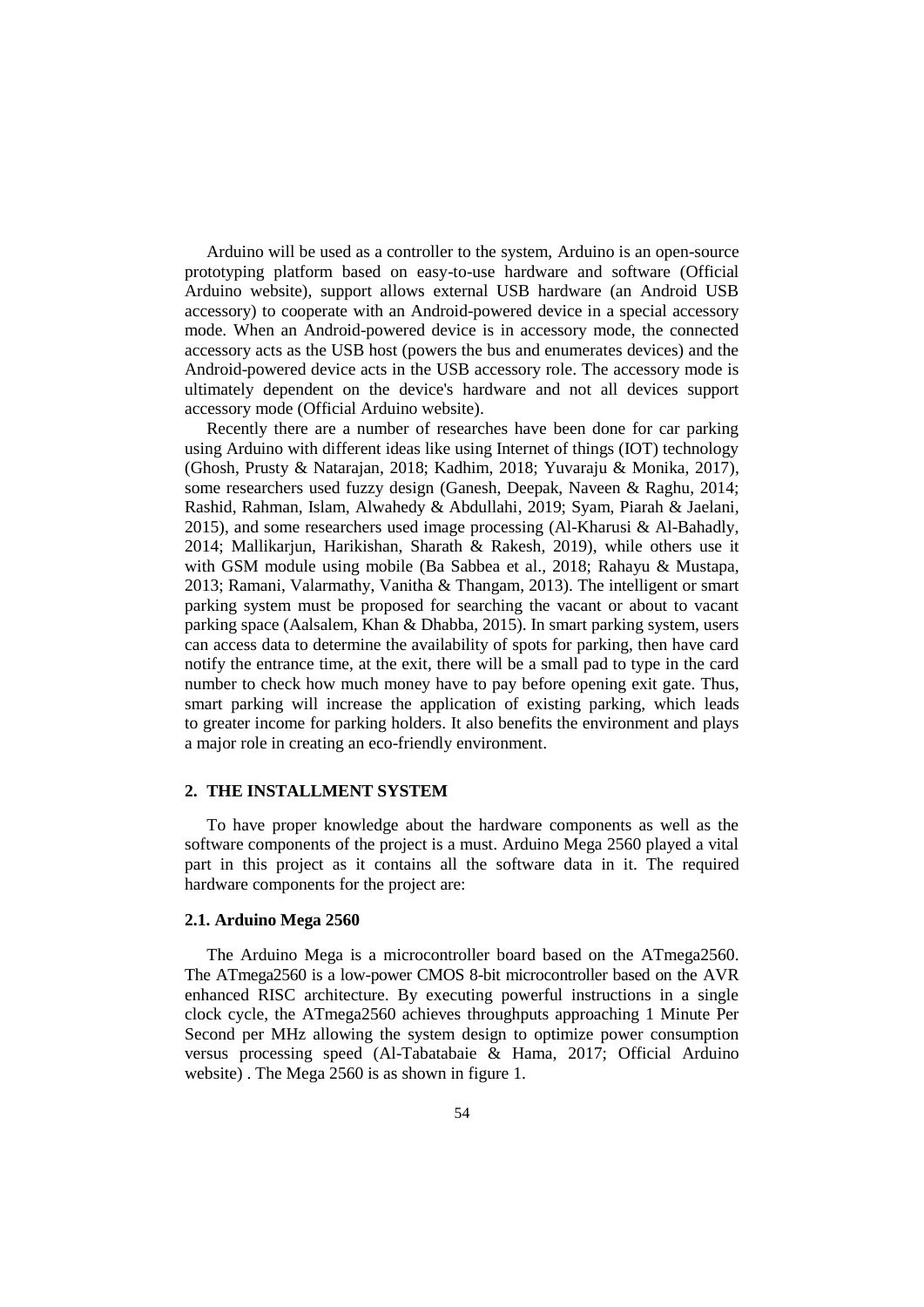

**Fig. 1. Arduino Mega 2560 board**

Where figure 1 shows all pins outputs digital, analog, power and ground, details as shown in table 1.

| <b>Microcontroller</b>             | ATmega2560                               |  |
|------------------------------------|------------------------------------------|--|
| <b>Operating Voltage</b>           | 5V                                       |  |
| <b>Input Voltage (recommended)</b> | $7 - 12V$                                |  |
| <b>Input Voltage (limit)</b>       | $6 - 20V$                                |  |
| <b>Digital I/O Pins</b>            | 54 (of which 15 provide PWM output)      |  |
| <b>Analog Input Pins</b>           | 16                                       |  |
| DC Current per I/O Pin             | $20 \text{ mA}$                          |  |
| DC Current for 3.3V Pin            | $50 \text{ mA}$                          |  |
| <b>Flash Memory</b>                | 256 KB of which 8 KB used by boot-loader |  |
| <b>SRAM</b>                        | 8 KB                                     |  |
| <b>EEPROM</b>                      | 4 KB                                     |  |
| <b>Clock Speed</b>                 | 16 MHz                                   |  |
| Length                             | $101.52 \text{ mm}$                      |  |
| Width                              | 53.3 mm                                  |  |
| Weight                             | 37 g                                     |  |

 **Tab. 1. Technical specification for Arduino Mega 2560**

# **2.2. RF Module (radio frequency module)**

Is a small electronic device used to transmit and/or receive radio signals, as shown in figure 2. This post is popular to monitor RF for frequency of 433MHz Transmitter/Receiver modules with Arduino.



**Fig. 2. RF "Transmitter/Receiver module"**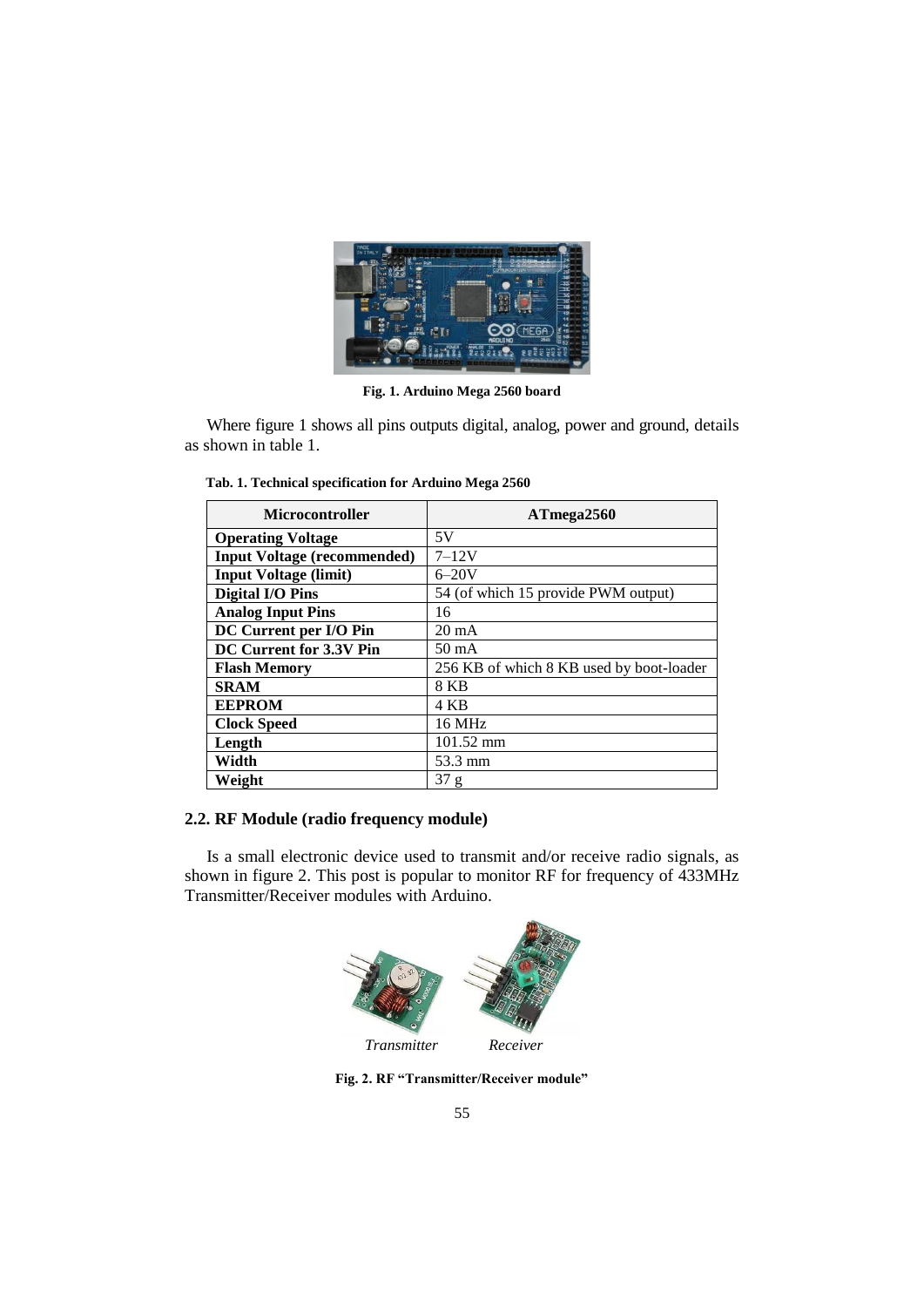## **2.3. L293D motor driver**

H-bridge is an electronic circuit that enables a voltage to be applied across a load in either direction as shown in Figure 3.



**Fig. 3. L293D motor driver module**

These circuits are often used to allow DC motors to run forwards or backward in robotics and other applications.

## **2.4. DC Motor**

Is a rotary electrical machine, the most common types rely on the forces produced by magnetic fields as shown in figure 4.



**Fig. 4. DC step motor**

The DC motor converts from direct current electrical energy into mechanical energy.

# **2.5. Ultrasonic sensor**

Is Range Detection Sensor to indicate the empty slot in the garage, as shown in figure 5.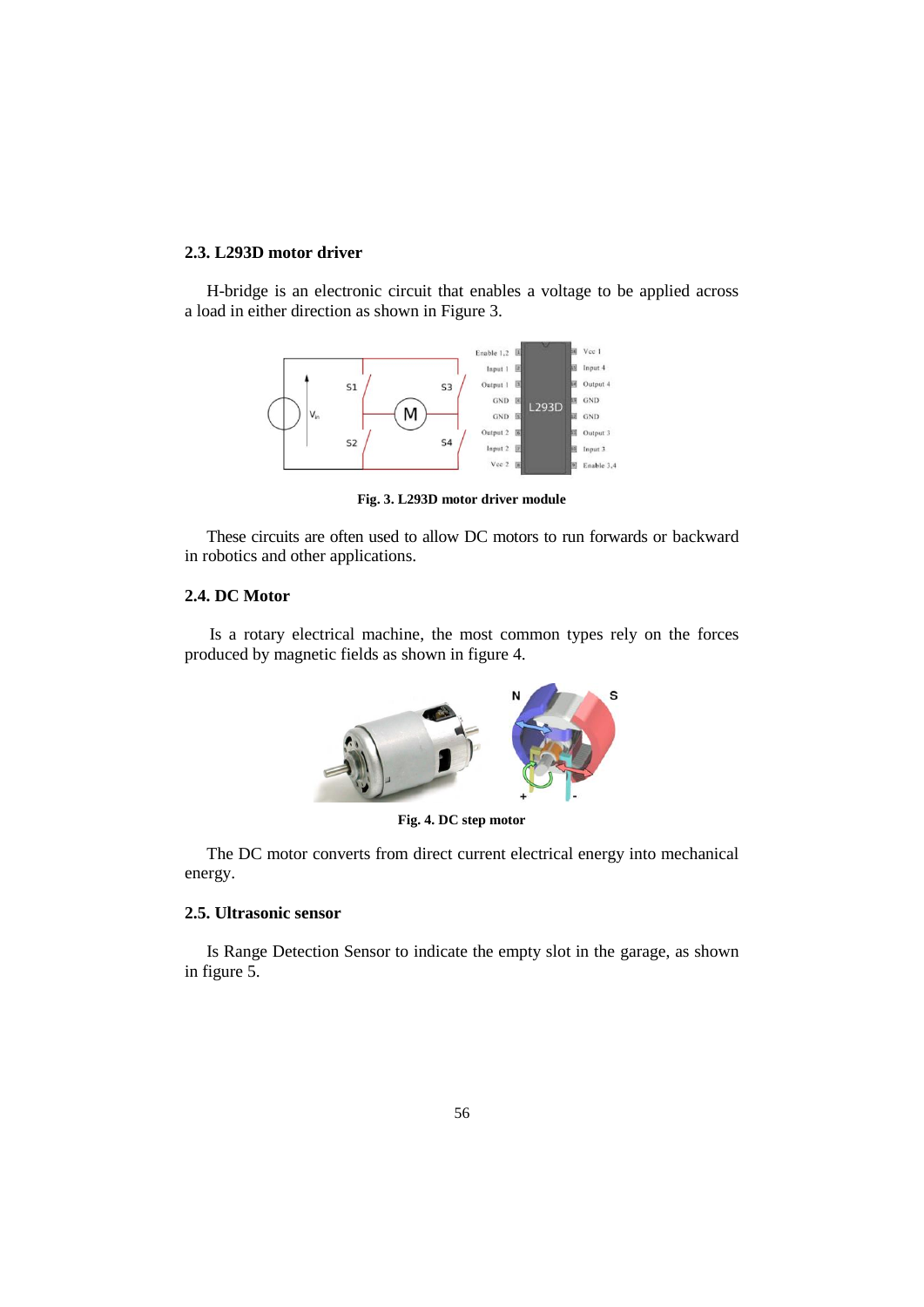

**Fig. 5. Ultrasonic range detection**

By measuring the distance to find the empty slot in parking to park the car and help the driver to find the slot easily. The ultrasonic sensor determines the distance to an object by using sonar. Here's what happens:

- 1. The transmitter (trig pin) sends a signal: a high-frequency sound.
- 2. When the signal finds an object, it is reflected and…
- 3. The transmitter (echo pin) receives it.

# **3. METHODOLOGY**

The proposed system architecture idea present as shown in Figure 6.



#### **Fig. 6. System architecture idea**

The methodology of Automated Car Parking System is made up of 2 major components: Arduino Mega 2560 and RF Module. The coding of this system has been done using the ArduinoIDE programming language. The monitor will display the number of available slots and will have an RF Receiver Module to get updates about the empty parking slot.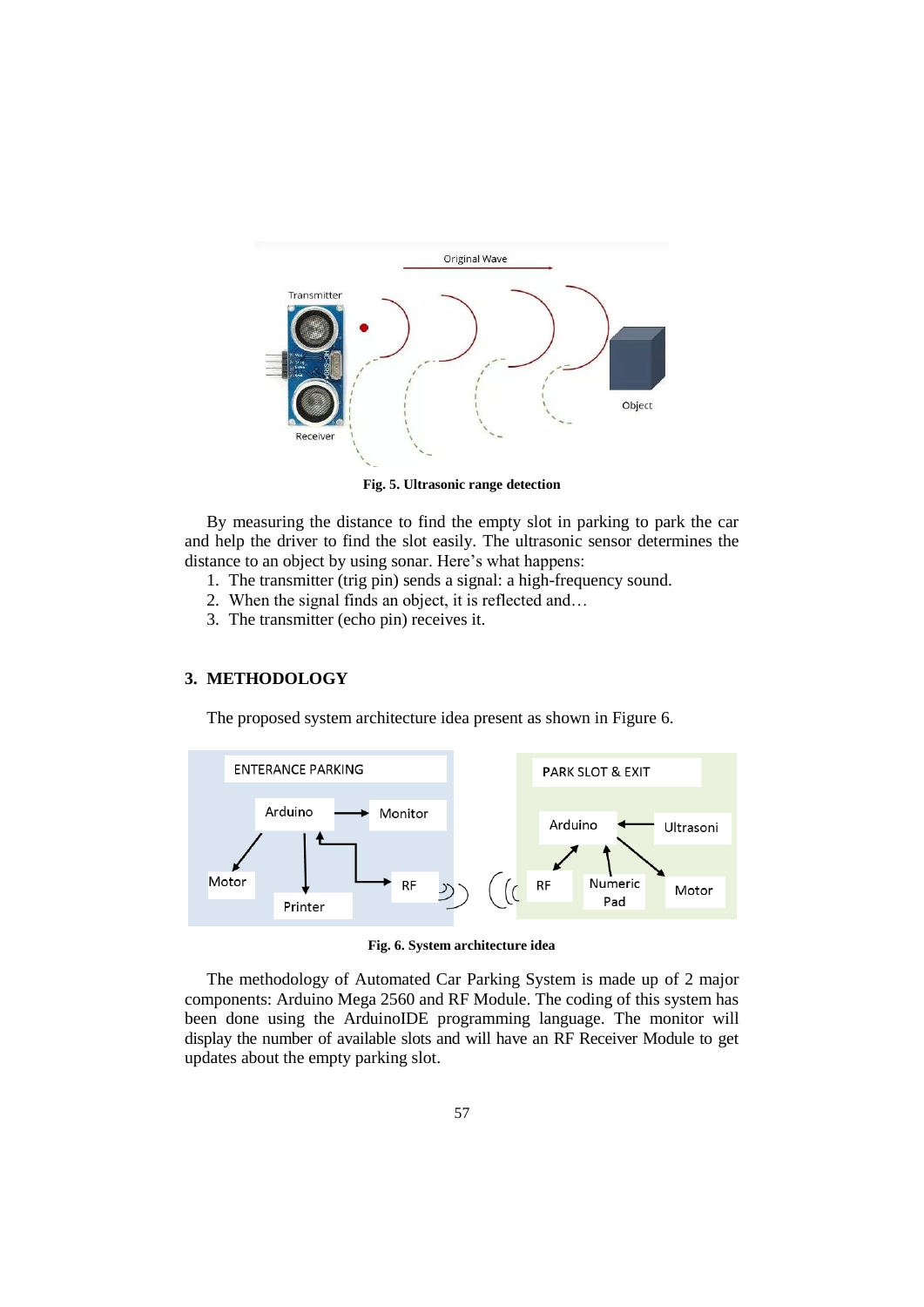When a car will come, the operator will send an instruction through Arduino to open the gate using RF Transmitter Module, the ultrasonic will sense which slot number car barked and through Arduino will update the monitor display at the entrance. DC motor helps the gates to open up when it gets the signal from Arduino, Arduino will only get the signal to DC motor using RF Receiver Module. The timer will be started as soon as the gate opened. The operator will print slot number, time and the code number in the small paper for the driver to take it. The code number will be saved in the system against a slot number.

For parking out the user must make payment to be provided with a code to the operator at the exit gate. After the user makes payment must type the code number at the numeric pad at the gate to let the operator giving the command to park out the car. The operator will update the empty slot information to the monitor display at the entrance using the RF Transmitter Module. The block diagram for the park system is shown in Figure 7.



**Fig. 7. Prototype block diagram for automated car parking system**

## **4. WORKING PROCEDURE**

This section will explain the working procedure for the prototype block diagram in Figure 7 at the computers in the entrance and exit gates. That would be done by simplifying the work using flowcharts.

## **4.1. Computer (Entrance Gate)**

The monitor will display the available free slots where the user can park, the calculation would be saved in the computer as follows:

Total slot = n; Busy  $Slot = a$ ; After every entry:  $a = a + 1$ ; Free Slot = n – a;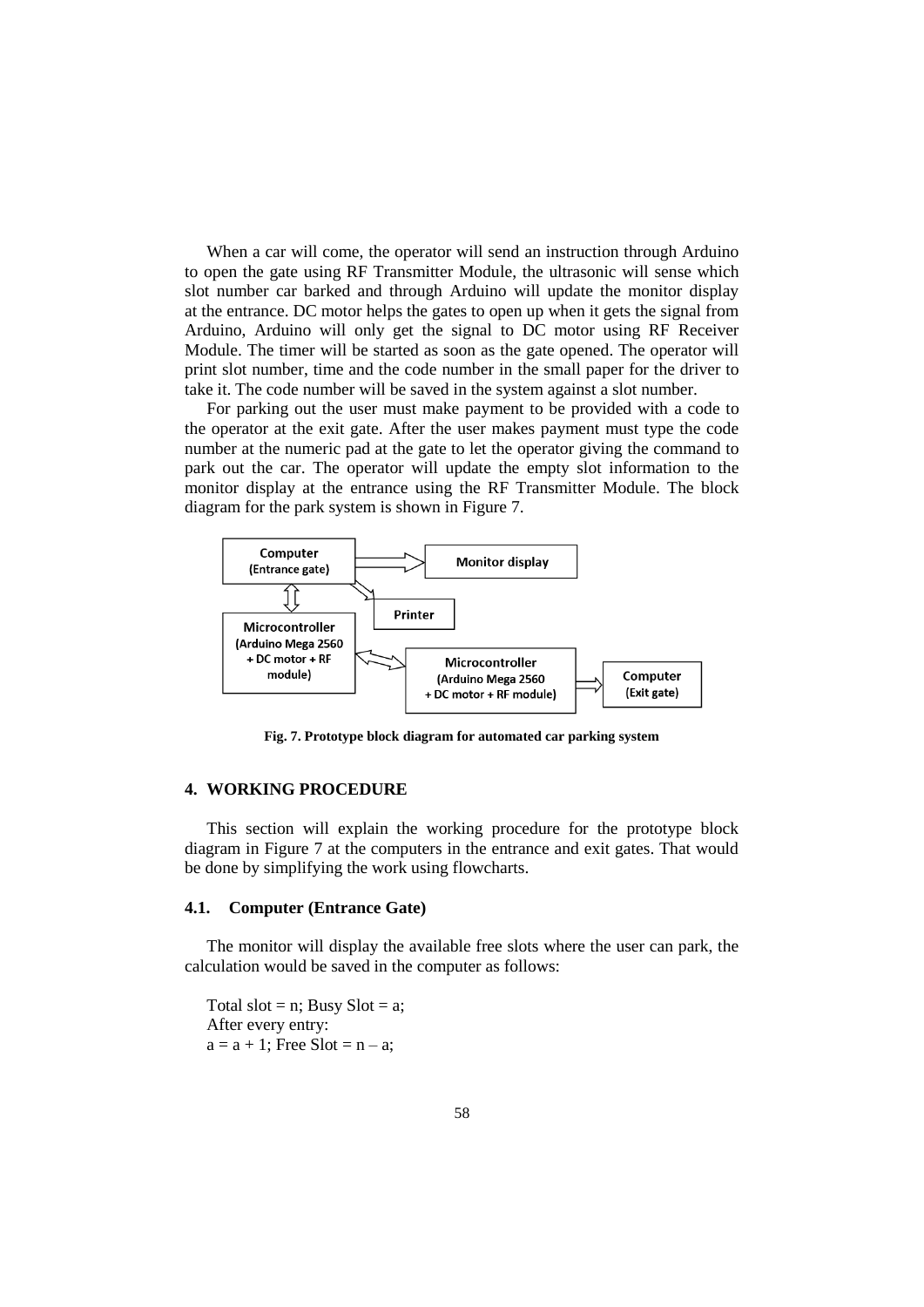

The flowchart for the entrance computer is shown in figure 8.

**Fig. 8. Flowchart for the entrance gate**

# **4.2. Pricing principle and time limit**

The pricing principle and time limit for automated car parking system will be saved inside the computer database, the customer should put the ticket inside the machine to check how long stayed and gives how much have to pay. This time as shown in table 2 given below:

| Tab. 2. Time limitation plan for car parking system |  |  |  |
|-----------------------------------------------------|--|--|--|
|-----------------------------------------------------|--|--|--|

| <b>Place name</b>     | <b>Time limit</b><br>(hours) | Price per hour (in USD) |
|-----------------------|------------------------------|-------------------------|
| <b>Shopping Mall</b>  |                              | 1.25                    |
| <b>Amusement Park</b> |                              |                         |
| Hospitals             |                              | 05                      |
| Office space          | Office hours                 | Free for worker only    |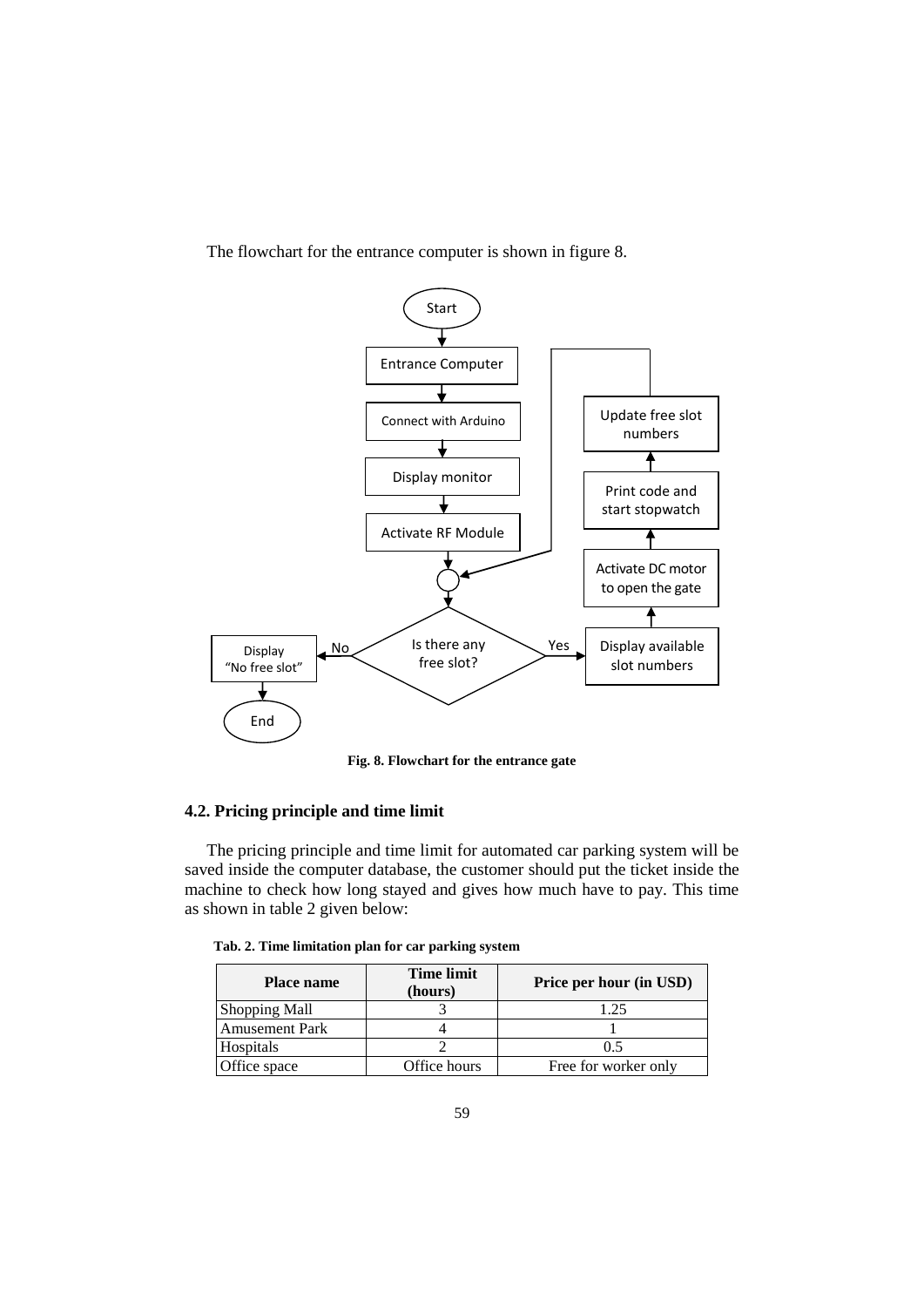As shown in table 2, plan for each place required to apply the Arduino system with a price to pay for each time limitation, where the price will be the number of exceeding the time limit. For example, the price is 1.25 USD for parking 3 hours in the shopping mall and it would be 2.5 USD if exceeded 3 hours. However, it would be 3.75 USD if exceeded 6 hours. The same process would be applied to other places.

## **4.3. Computer (Exit Gate)**

The ultrasonic will record in the map any available slot and update the computer, the gate will not open unless money has been paid, type in the code using numeric pad to activate Dc motor to open the gate as shown in figure 9.



**Fig. 9. Flowchart for the exit gate**

# **5. EXPERIMENTAL RESULTS**

The CPS (Car Parking system) has been tested and verified for the required results. The CPS is able to carry out the prime functionality of searching for an empty parking slot and communicate that path to the car. For data analysis and results, it has been compared between the normal car parking and CPS prototype by calculating savings and fuel consumption. The approximate calculations were as shown in table 3.

Thus, the proposed system relatively is higher than it is in the existing systems. From the experiment, results shows that when car numbers increases, will cause to reduce the detection accuracy. The reduction in accuracy was due to installing one ultrasonic sensor for every three slots. To maximize the accuracy of the proposed system suggest the installation of 1 sensor per parking slot. Thus, for each slot, the accuracy of detection is 100%.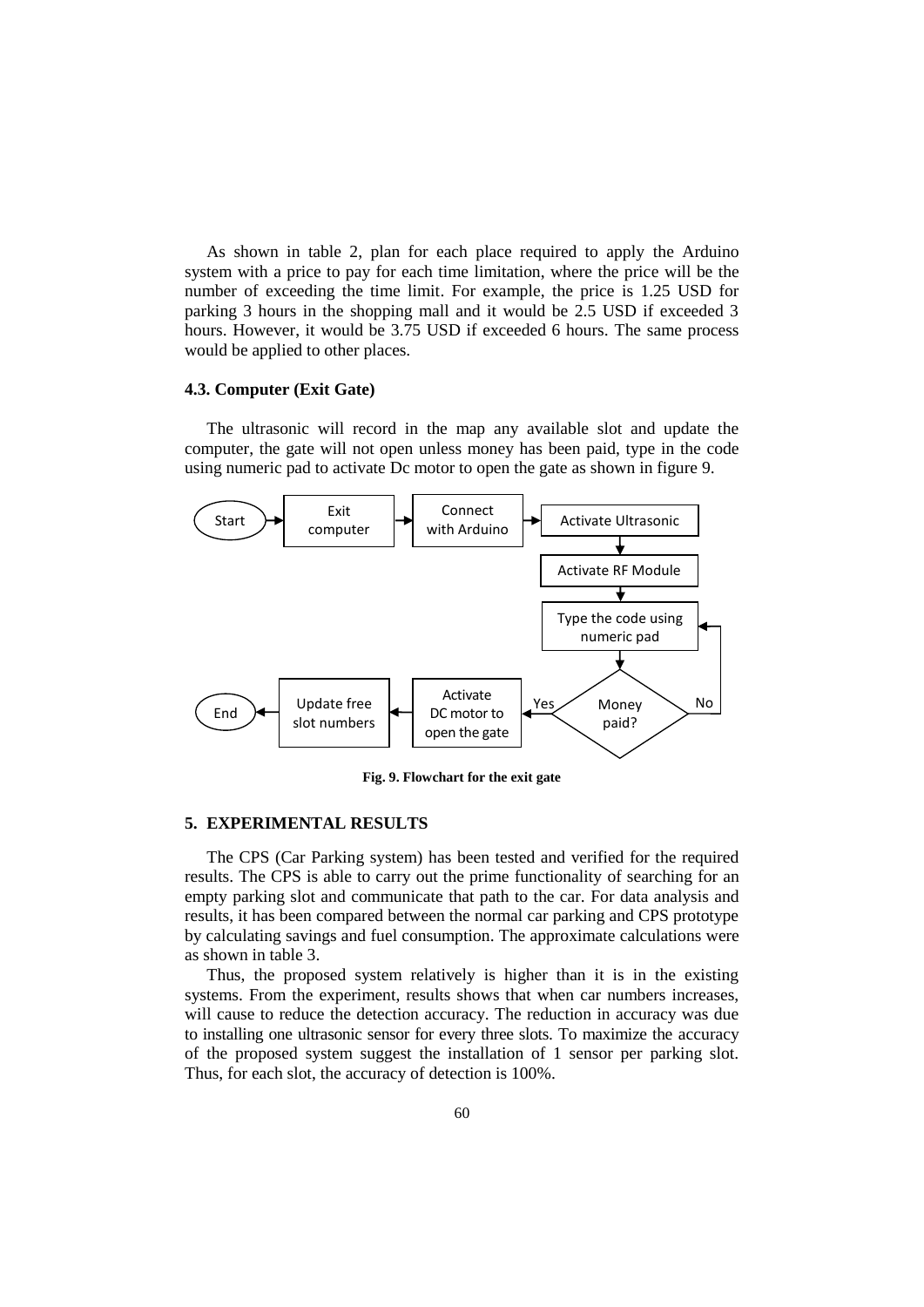**Tab. 3. Approximate calculations of experimental results**

| <b>Parameters of comparison</b>                                   | Normal car<br>parking | <b>Car Parking</b><br>system |
|-------------------------------------------------------------------|-----------------------|------------------------------|
| Space needed per slot (ft)                                        | 15/8                  | 15/8                         |
| Maintenance cost per month (USD)                                  | 200                   | 87.5                         |
| Staff needed at the parking                                       | 5                     | 2                            |
| Detection of empty slot                                           | Have to search        | Use IR $&$                   |
|                                                                   | manual                | Ultrasonic sensor            |
| Parking method                                                    | Manual                | Path tracking                |
| Fuel consumed per hour per 100 km (liter)                         | $\mathfrak{D}$        | 1.4                          |
| Average distance traveled by a car to park<br>in or park out (km) | 46.11                 | 38.7                         |
| Fuel consumed per car to park in or park<br>out a car (litre)     | 0.276                 | 0.085                        |
| Average time needed to park in or park out<br>a car (minutes)     | 7.5                   | 2.5                          |
| Average time to wait in a queue (minutes)                         | $5 - 10$              | 1.5                          |
| Time saved (minutes)                                              | 6                     |                              |

## **6. CONCLUSIONS**

After applying the CPS it is found that the system can be introduced and will be beneficiary for many countries. The main benefits are time and fuel saving, it is also providing sustainable parking in an eco-friendly manner. There is less maintenance cost for this system so it helps the property developer in cost saving, and reduces the traffic jam. It will help the developers to increase their income as well as it helps the government by increasing tax revenue. Therefore we should introduce CPS and enjoy the benefits.

## **7. FUTURE ENHANCEMENT**

It is possible to enhance the system by including different applications, such as internet booking by utilizing GSM, where the driver can book for the parking area at home or while in transit to the shopping center. Also, it is possible to include image processing to the system to recognize the cars by their number plates, by using this type of technology users can directly pay the car parking using a mobile phone.